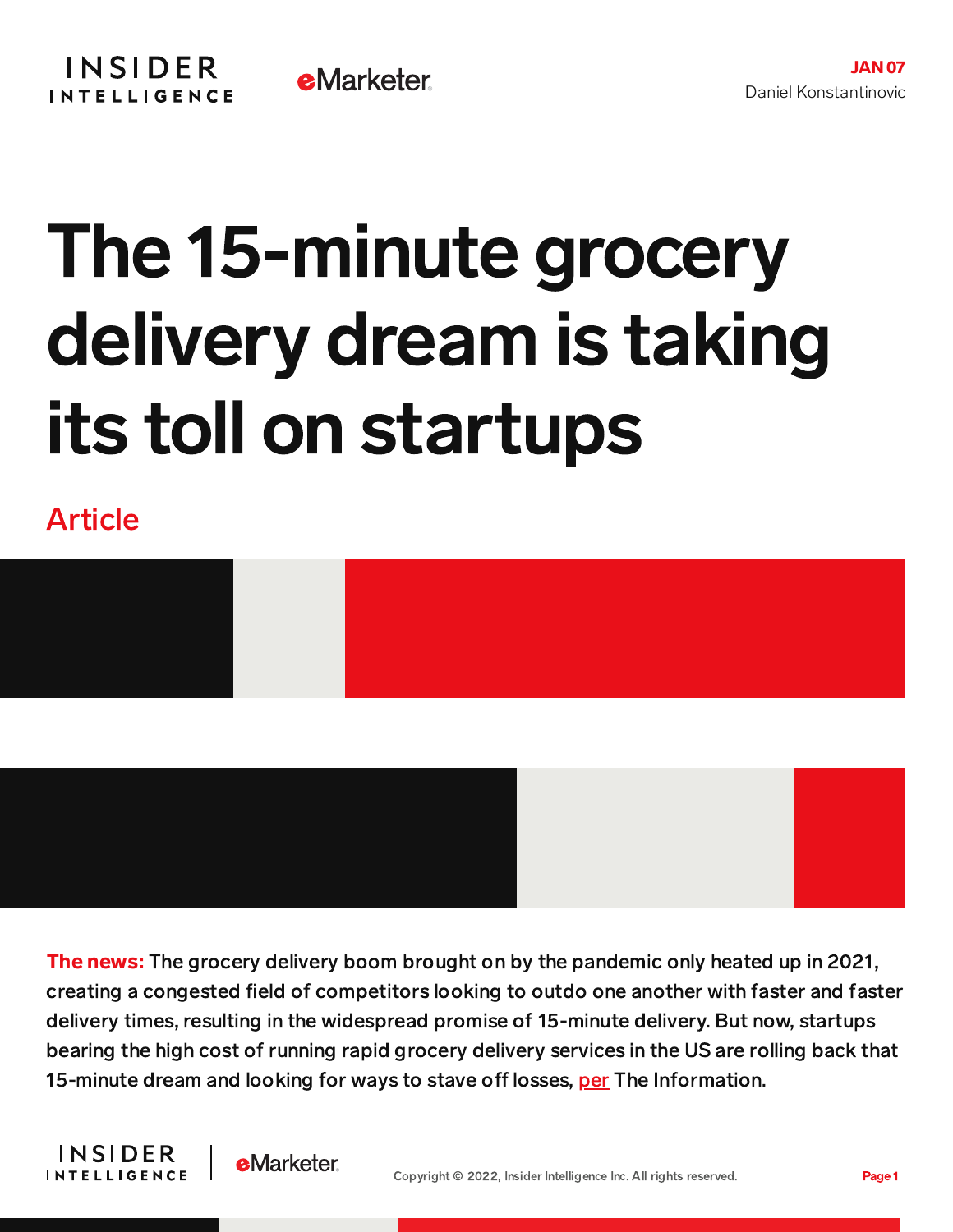How we got here: Sensing [opportunity,](https://content-na2.emarketer.com/copy-of-rapid-grocery-delivery-startups-abound-they-future-of-retail) investors pumped \$10.1 billion into grocery companies in the first seven months of 2021, as compared with \$7 billion in all of 2020.

- The bullishness from VCs isn't unfounded: We [forecast](https://content-na2.emarketer.com/us-digital-grocery-forecast-2021) that over half the US population placed at least one digital grocery order in 2021, and that US grocery ecommerce sales will nearly double from \$122.39 billion in 2021 to \$243.67 billion by 2025.
- Still, the losses for instant delivery startups were immediate, but expected: Jokr, a grocery delivery startup founded in 2021, was losing \$159 per order in New York City just three months into its operation, according to The Information. Other NYC-operating companies like Fridge No More were experiencing similar losses.
- Now, startups are dialing back on speed and looking for other ways to differentiate themselves from competitors and introduce different revenue streams. If an "expansion first, profits later" approach is what fueled 15-minute delivery's meteoric rise, then the speed has finally caught up with them, and many are now in a fight for survival.

More on this: An increasing number of grocery delivery services are pivoting away from the 15-minute standard, citing high operating costs in US urban areas, issues finding adequate space for dark stores (urban warehouses where delivery services store items), and large competitors like Instacart.

- Jokr, which raised \$260 million as recently as early December and is valued at over \$1.2 billion, is introducing longer delivery times in order to fulfill more orders per drive (as is competitor Buyk) and will experiment with a subscription service.
- Looking to cut losses and make itself stand out, Fridge No More is both looking to obtain a liquor license and invest in more private-label products for delivery customers—a model that has proved successful for quick ecommerce firms like FastAF.
- ۳ Available warehouse space has also been an issue for many startups including Fridge No More and the now-defunct 1520. Companies need large warehouses with square footage in the thousands, which can be extremely expensive and are also highly sought after. GoPu declined to purchase warehouses when 1520 went out of business because they were too small.

Looking forward: As more startups struggle to eke out a profit in the hyper-competitive grocery delivery market, investors are betting on a highly consolidated future.

INSIDER

**INTELLIGENCE** 

**e**Marketer